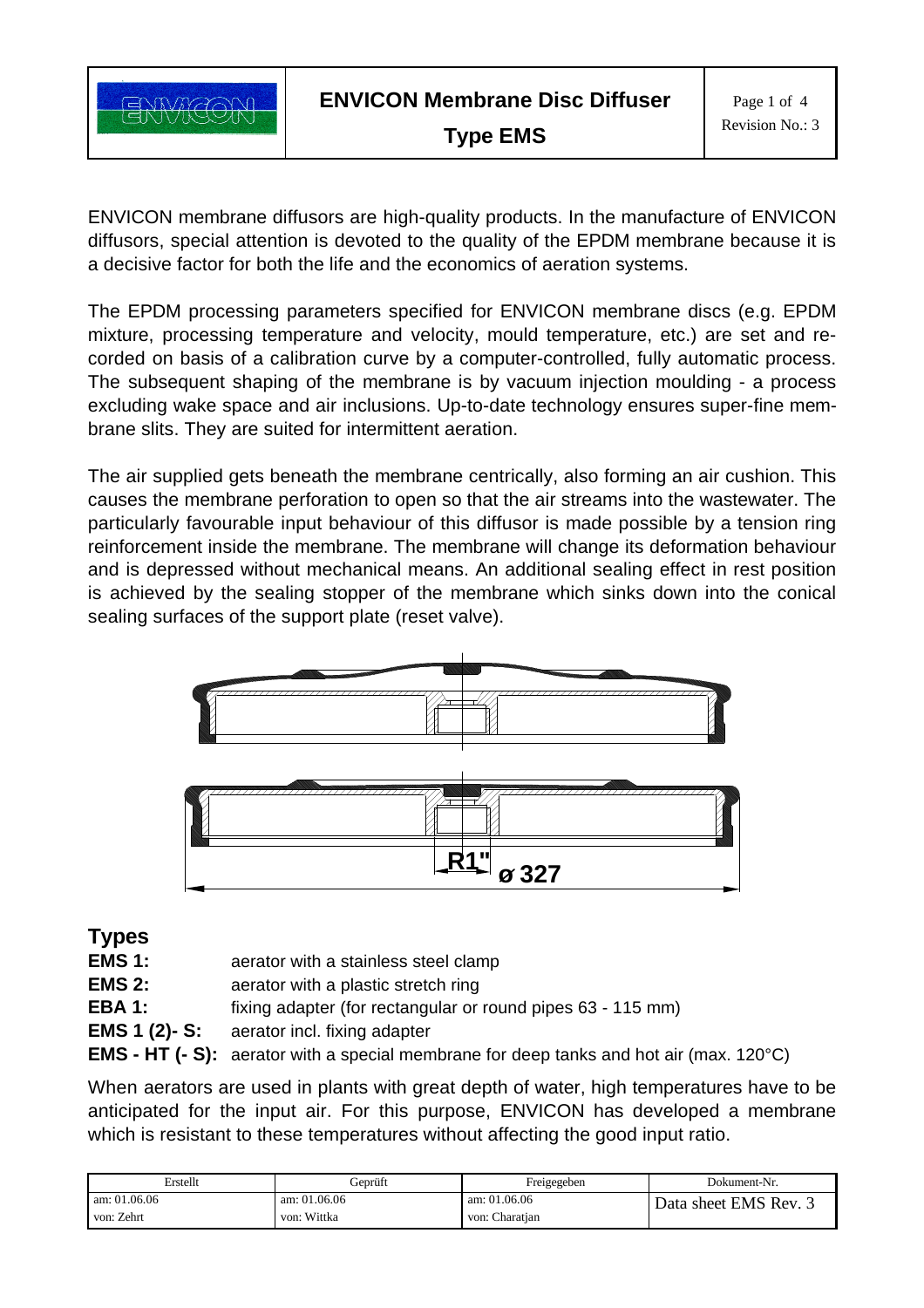

## **Fixing System**

When installed conventionally, the diffusors are screwed onto the customer-provided distribution pipeline with threaded nipples. Lower cost with yet easier installation is made possible by the novel ENVICON fastening adaptor type EBA1. By sparing working steps and material, cost savings of approx. EUR 6,- per diffusor can be expected.

## **Performance data**

Measurements were taken under standard conditions according German ATV M209 (clean water, water depth = 4,0 m, density of aerators 1,1 pc. EMS /  $m<sup>2</sup>$ )



| Erstellt       | Geprüft        | Freigegeben    | Dokument-Nr.          |
|----------------|----------------|----------------|-----------------------|
| am: $01.06.06$ | am: $01.06.06$ | am: 01.06.06   | Data sheet EMS Rev. 3 |
| von: Zehrt     | von: Wittka    | von: Charatian |                       |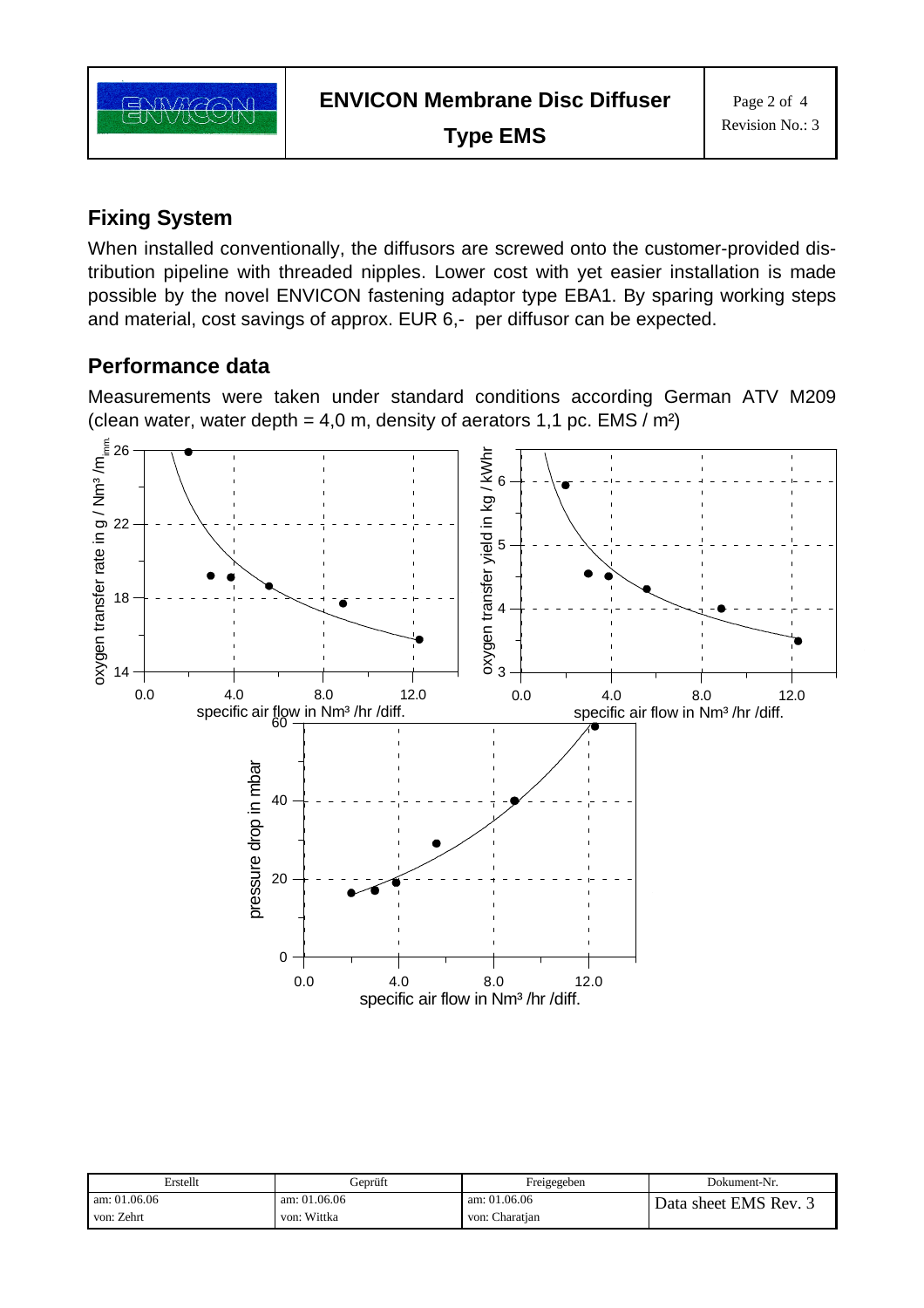

**Type EMS**

## **Recommended air passage**

|       |    | <b>Standard:</b> $6 - 8$ Nm <sup>3</sup> /(hr $\cdot$ Dif) |                                                                                                                   |
|-------|----|------------------------------------------------------------|-------------------------------------------------------------------------------------------------------------------|
| Max.: | 12 |                                                            | $Nm^3$ (hr $\cdot$ Dif) (for continuously running, for a few minutes up to 18 Nm <sup>3</sup> /(hr $\cdot$ Dif.)) |
| Min.: |    | $Nm^{3}/(hr \cdot Dif)$                                    |                                                                                                                   |

In order to ensure that the quality and operating efficiency of ENVICON aerators constantly remains at the highest possible level, tests are carried out at regular intervals for the purpose of optimization.

By using higher quality additives to improve the membrane quality, it is possible to extend the service life in many fields of application and to limit the increase in pressure loss due to the loss of softener components. Therefore, a special membrane with a long service life have been specially developed for use in industrial wastewater.

The specific oxygen input can be influenced by varying the perforation pattern.

The following graph in respect of the standard membranes in ENVICON membrane disc aerators show how the efficiency can be improved simply by varying the perforation pattern. This results in smaller blowers and fewer aerators being needed and in lower operating costs.



| Erstellt       | Geprüft        | Freigegeben    | Dokument-Nr.        |
|----------------|----------------|----------------|---------------------|
| am: $01.06.06$ | am: $01.06.06$ | am: $01.06.06$ | Data sheet EMS Rev. |
| von: Zehrt     | von: Wittka    | von: Charatian |                     |